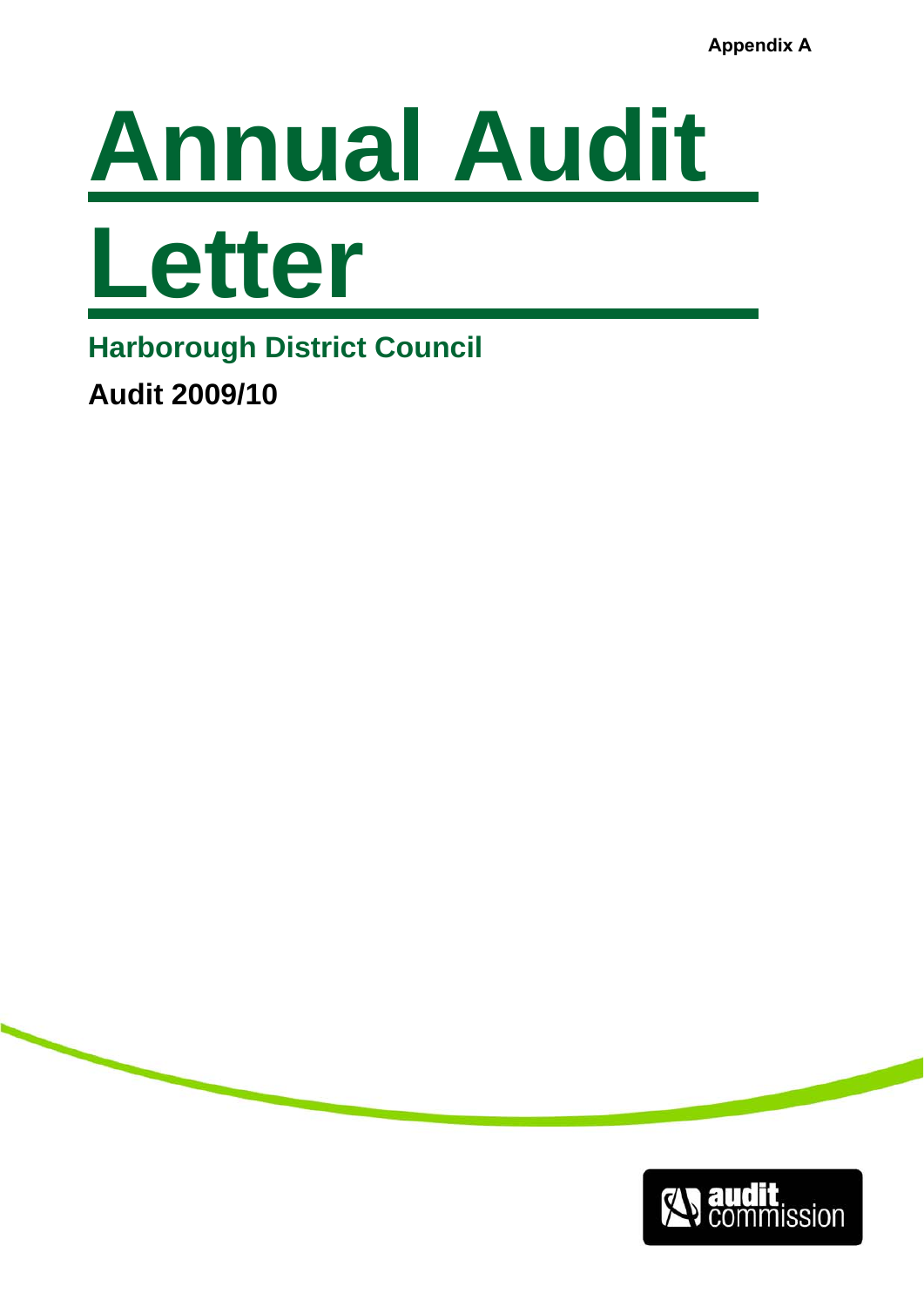**The Audit Commission is an independent watchdog, driving economy, efficiency and effectiveness in local public services to deliver better outcomes for everyone.** 

**Our work across local government, health, housing, community safety and fire and rescue services means that we have a unique perspective. We promote value for money for taxpayers, auditing the £200 billion spent by 11,000 local public bodies.** 

**As a force for improvement, we work in partnership to assess local public services and make practical recommendations for promoting a better quality of life for local people.**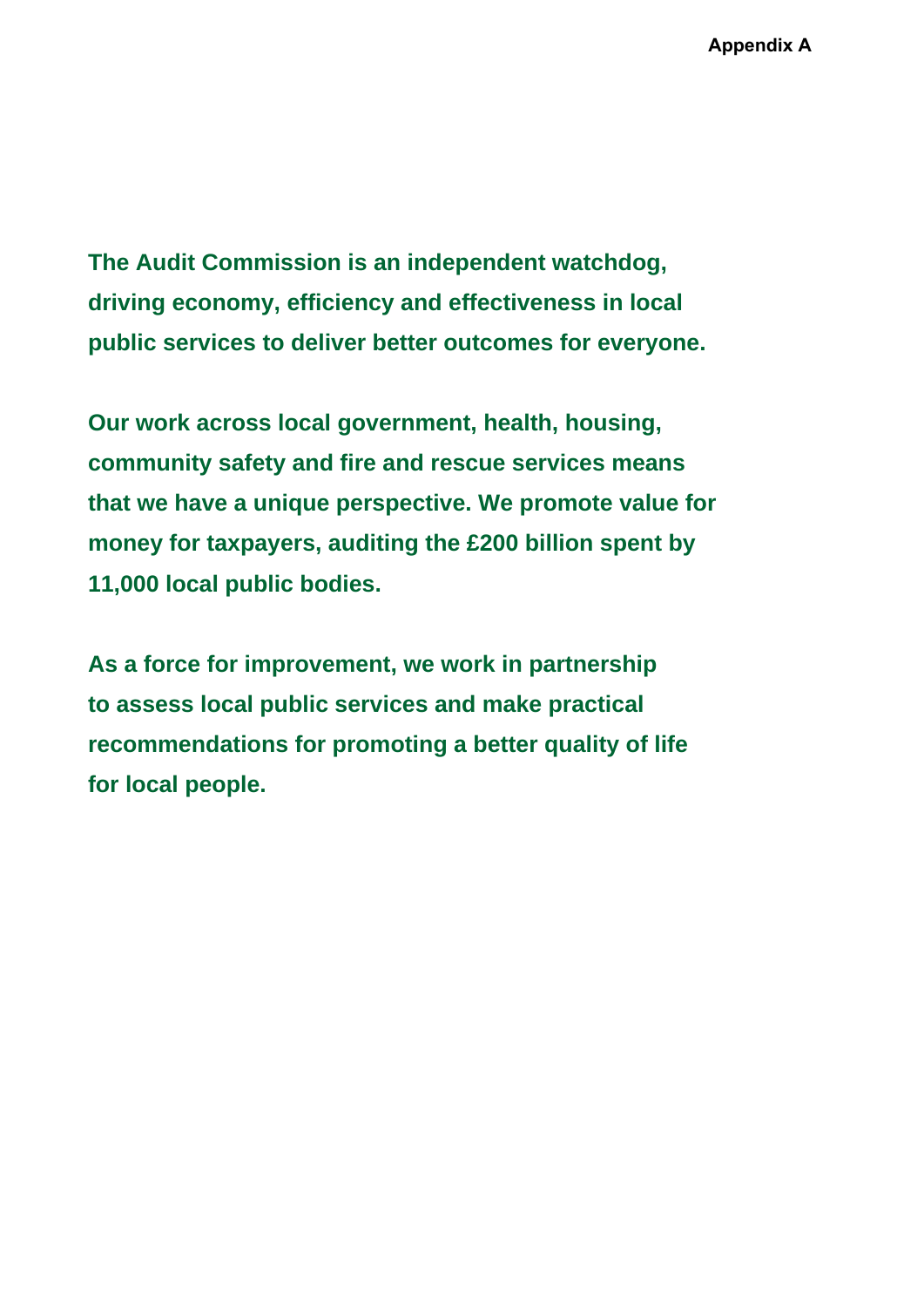# Contents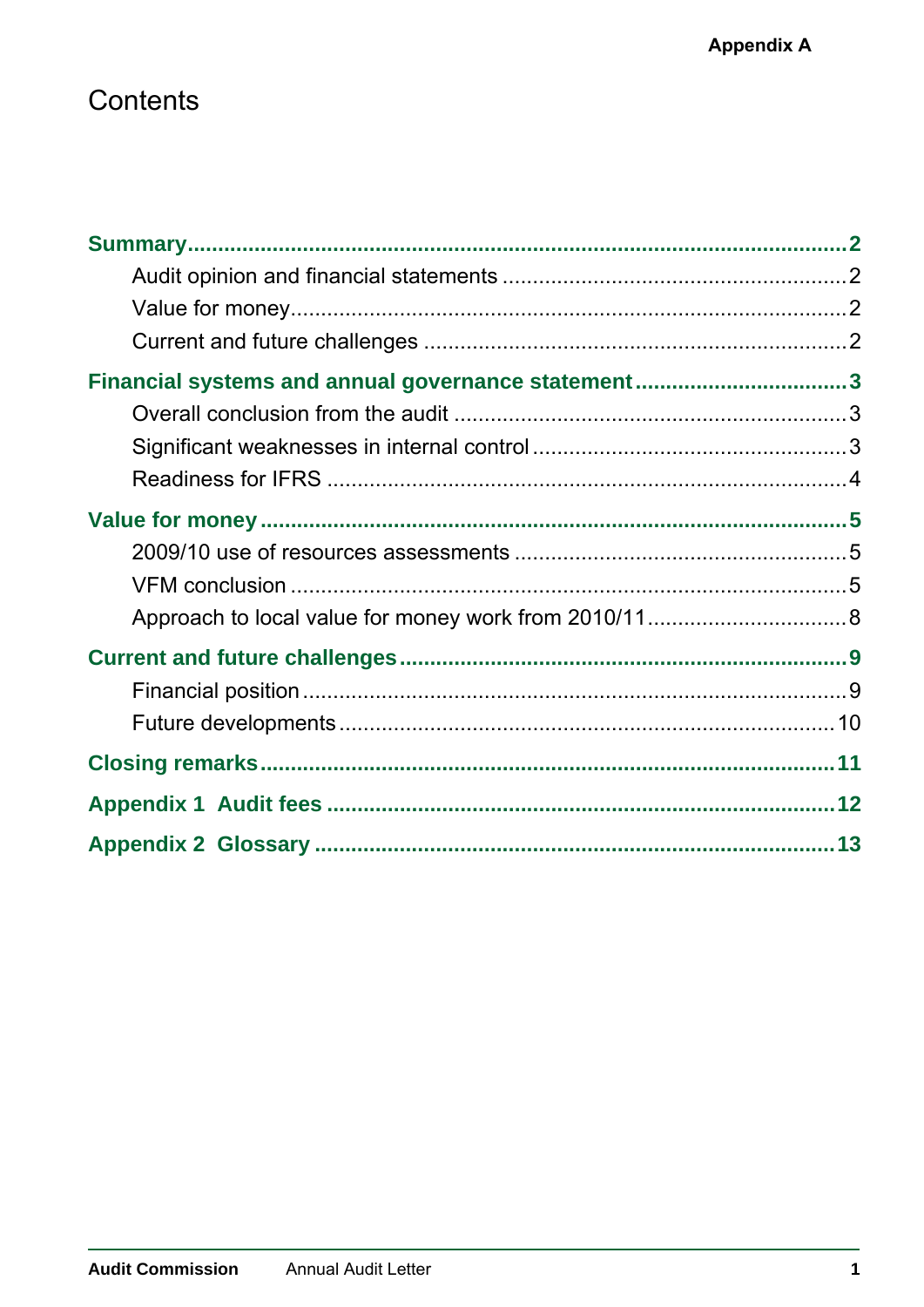## <span id="page-3-0"></span>Summary

**This report summarises my findings from the 2009/10 audit. My audit comprises two elements: the audit of your financial statements (pages 3 to 4) and my assessment of your arrangements to achieve value for money in your use of resources (pages 5 to 8).** 

### **Audit opinion and financial statements**

**1** I issued an unqualified opinion on the Council's 2009/10 financial statements on 22 October 2010. The opinion was delayed in order to allow me to consider additional evidence to support the Council's accounting treatment of the VAT shelter.

**2** The financial statements presented for audit contained two material errors. These related to the new accounting requirements for collection fund debtors and creditors.

**3** The Council is on track to produce IFRS-compliant accounts for 2010/11 by 30 June 2010.

### **Value for money**

**4** I issued a qualified, except for, value for money conclusion on 22 October 2010. I concluded that in all significant respects, the Council made proper arrangements to secure economy, efficiency and effectiveness in its use of resources, except for managing its risks and maintaining a sound system of internal control.

## **Current and future challenges**

**5** Across the country, councils face severe and long-term social and financial challenges over the next few years.

**6** District councils have already had to deal with reduced income from fees and charges. Councils have in-year cuts in government grant from 2010/11 and now face an approximate 26 per cent reduction in central government funding over the next four years following the Government's Comprehensive Spending Review.

**7** For councils, the challenge will be to manage services as income from central government falls and to make tough choices on how services are to be delivered within reduced allocations as there will be few opportunities to raise income from fees and charges until the economy strengthens.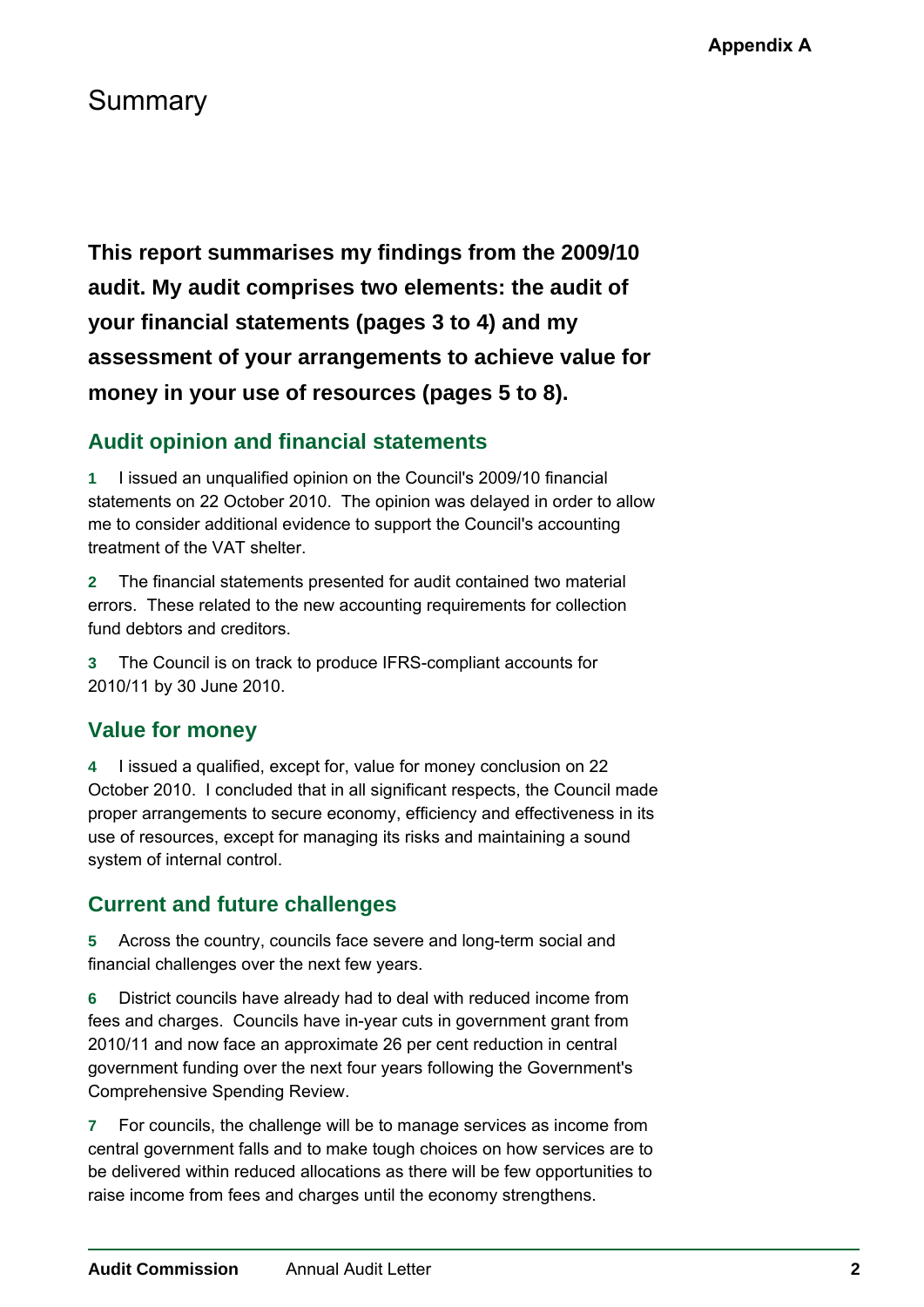<span id="page-4-0"></span>Financial systems and annual governance statement

**The Council's financial statements and annual governance statement are an important means by which the Council accounts for its stewardship of public funds. I gave an unqualified opinion on the Council's 2009/10 financial statements on 22 October 2010.** 

## **Overall conclusion from the audit**

**8** I issued an unqualified opinion on the Council's 2009/10 financial statements on 22 October 2010. The financial statements presented for audit contained two material errors. These related to the new accounting requirements for collection fund debtors and creditors.

**9** The opinion was delayed to allow me to consider additional evidence from the Council supporting its view that receipts from the VAT Shelter that Council entered into after transferring its housing stock to Seven Locks Housing could be treated as revenue.

**10** Advice from the Audit Commission was that such receipts were normally capital receipts but the circumstances in each case needed to be fully considered. The Council has received £989,000 so far from these receipts so the amount involved was material.

**11** After considering the additional evidence I accepted officers' view that the income should be treated as revenue and issued an unqualified opinion on your financial statements.

## **Significant weaknesses in internal control**

**12** I did not identify any significant weaknesses in your internal control arrangements.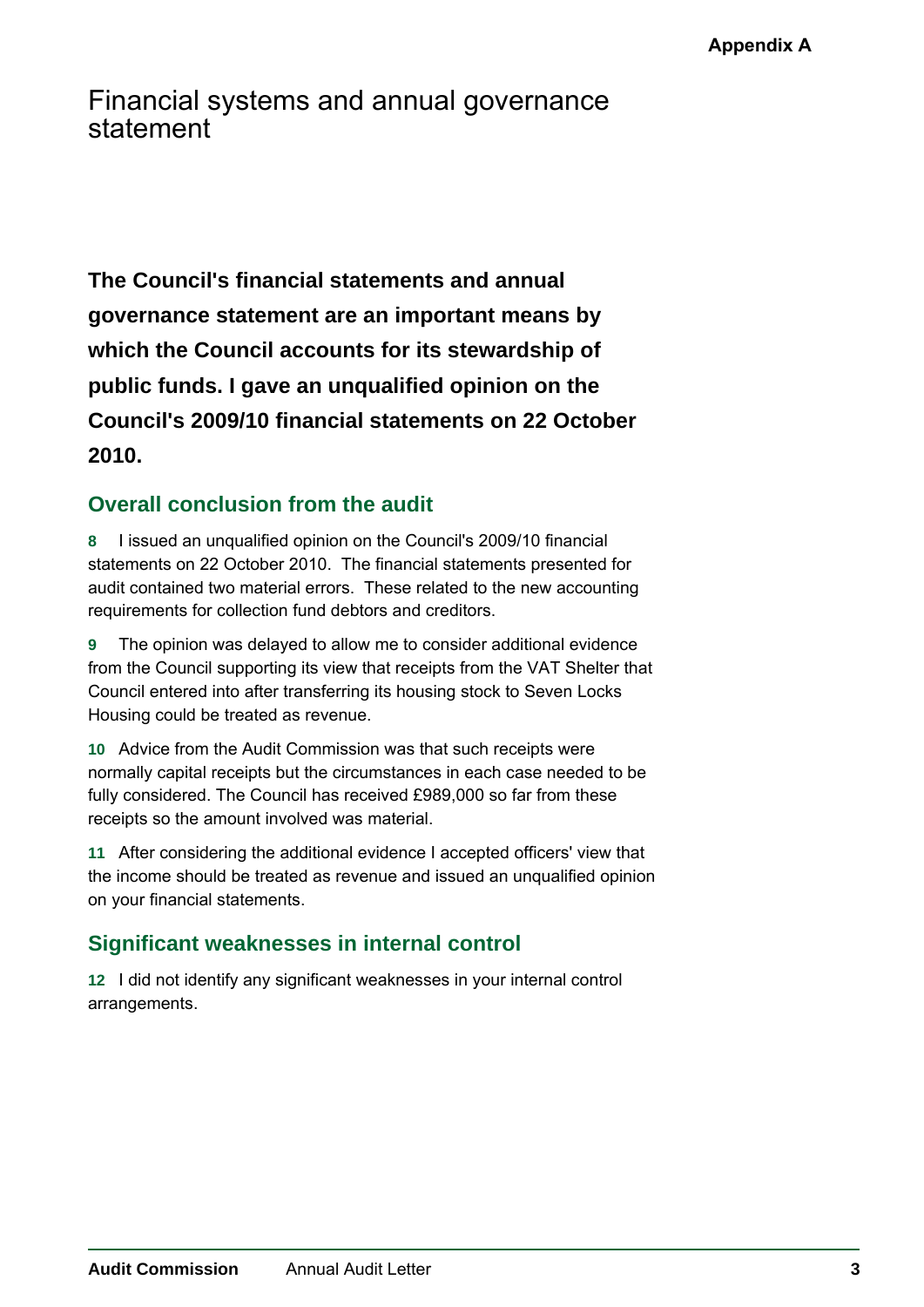## <span id="page-5-0"></span>**Readiness for IFRS**

**13** During the year, I reviewed the Council's preparations for the introduction of International Financial Reporting Standards (IFRS) from 2010/11.

**14** I found that there was some slippage against the project plan, but that Officers expect to have a restated set of 2009/10 IFRS accounts by the end of November 2010, and are on target to produce IFRS compliant accounts for 2010/11.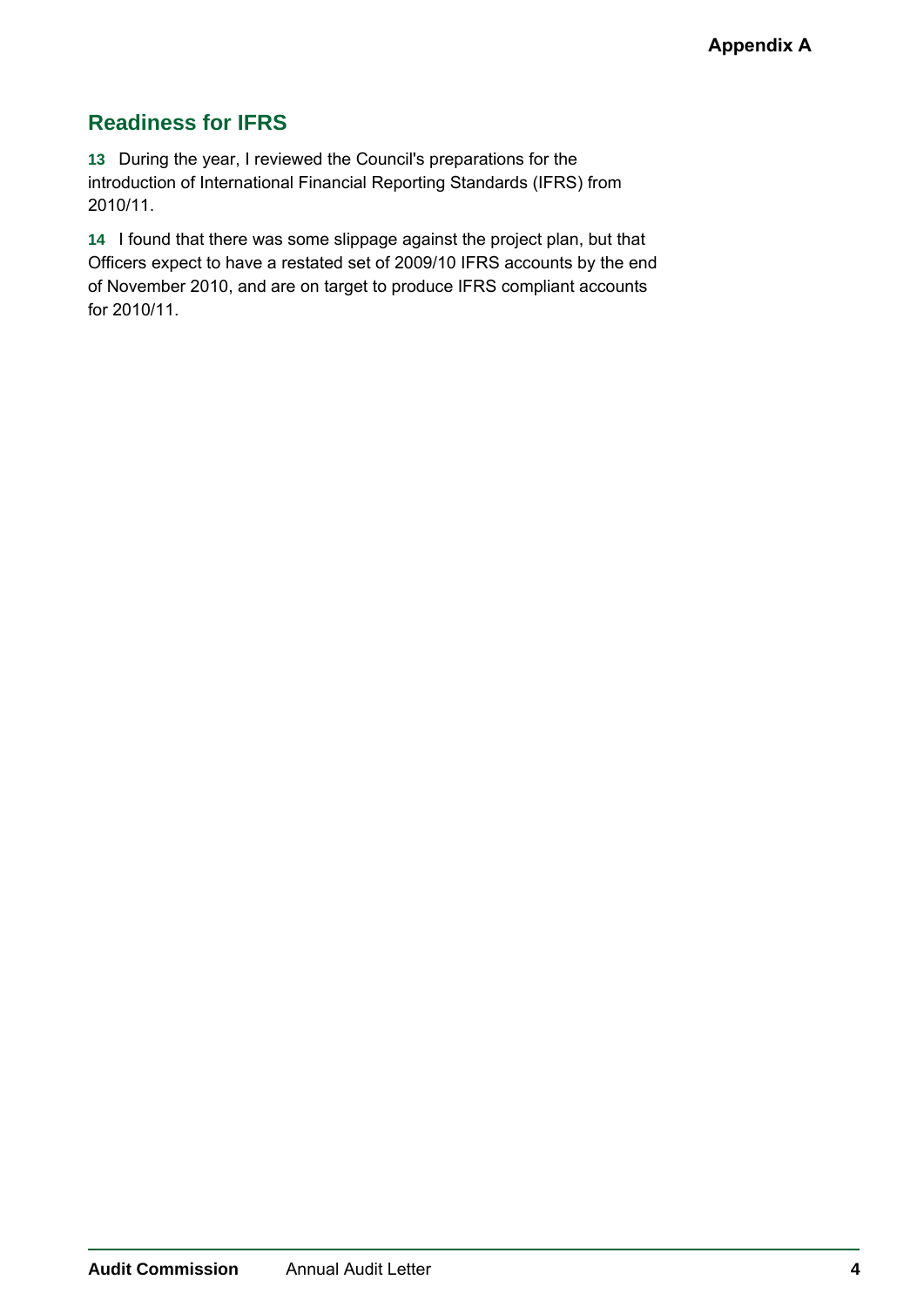## <span id="page-6-0"></span>Value for money

**I considered whether the Council is managing and using its money, time and people to deliver value for money. I assessed your performance against the criteria specified by the Audit Commission and have reported the outcome as the value for money (VFM) conclusion.** 

### **2009/10 use of resources assessments**

**15** At the end of May 2010, the Commission wrote to all chief executives to inform them that following the government's announcement, work on CAA would cease with immediate effect and the Commission would no longer issue scores for its use of resources assessments.

**16** However, I am still required by the Code of Audit Practice to issue a value for money conclusion. I have therefore used the results of the work completed on the use of resources assessment up to the end of May to inform my 2009/10 conclusion.

**17** I report the significant findings from the work I have carried out to support the vfm conclusion.

### **VFM conclusion**

**18** I assessed your arrangements to achieve economy, efficiency and effectiveness in your use of money, time and people against criteria specified by the Audit Commission. The Audit Commission specifies each year, which Key Lines of Enquiry (KLOE) are the relevant criteria for the VFM conclusion at each type of audited body.

**19** I issued a qualified, except for, value for money conclusion on 22 October 2010. I concluded that in all significant respects, the Council made proper arrangements to secure economy, efficiency and effectiveness in its use of resources, except for managing its risks and maintaining a sound system of internal control.

**20** This is a summary of my findings.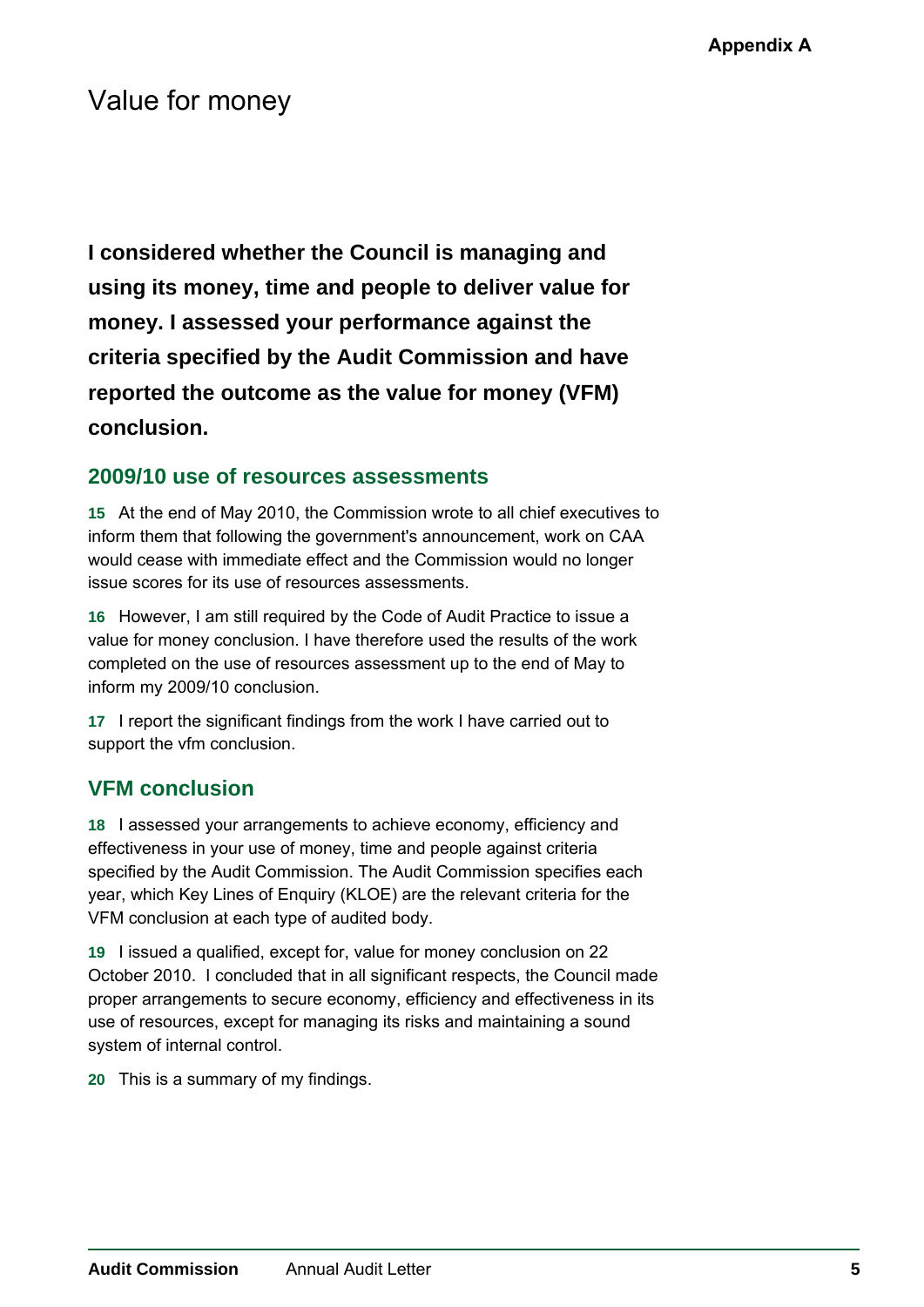| Criteri <u>a</u>                                  | <b>Adequate</b><br>arrangements? |
|---------------------------------------------------|----------------------------------|
| <b>Managing finances</b>                          |                                  |
| Planning for financial health                     | Yes                              |
| Understanding costs and achieving<br>efficiencies | Yes                              |
| <b>Financial Reporting</b>                        | Yes                              |
| <b>Governing the business</b>                     |                                  |
| Commissioning and procurement                     | Yes                              |
| Use of information                                | Yes                              |
| Good governance                                   | Yes                              |
| Risk management and internal control              | No                               |
| <b>Managing resources</b>                         |                                  |
| <b>Natural Resources</b>                          | Yes                              |
| Workforce                                         | Yes                              |

**21** I reported my conclusions on each of the relevant areas to the Council in my Annual Governance Report but the key findings are summarised below.

#### **Managing finances**

**22** The Council has continued to operate under financial pressures and, as in 2008/09, its focus has been on achieving a balanced budget whilst maintaining services. The 2010/11 budget was set in the context of the three year medium term financial strategy (MTFS) which has been updated to reflect the current economic climate. Outstanding debt continues to be above target. A strengthening of outstanding debt procedures and a reduced level of debt could help ease financial pressures.

**23** The Council continues to have a sound understanding of costs overall. But staff cuts such as the reduction in the size of the management team have impacted upon capacity which will need to be managed. The 2009/10 efficiency target was achieved. Profiled budgets have been introduced and the Council has improved the content of its budget monitoring reports. Internal financial monitoring has been timely.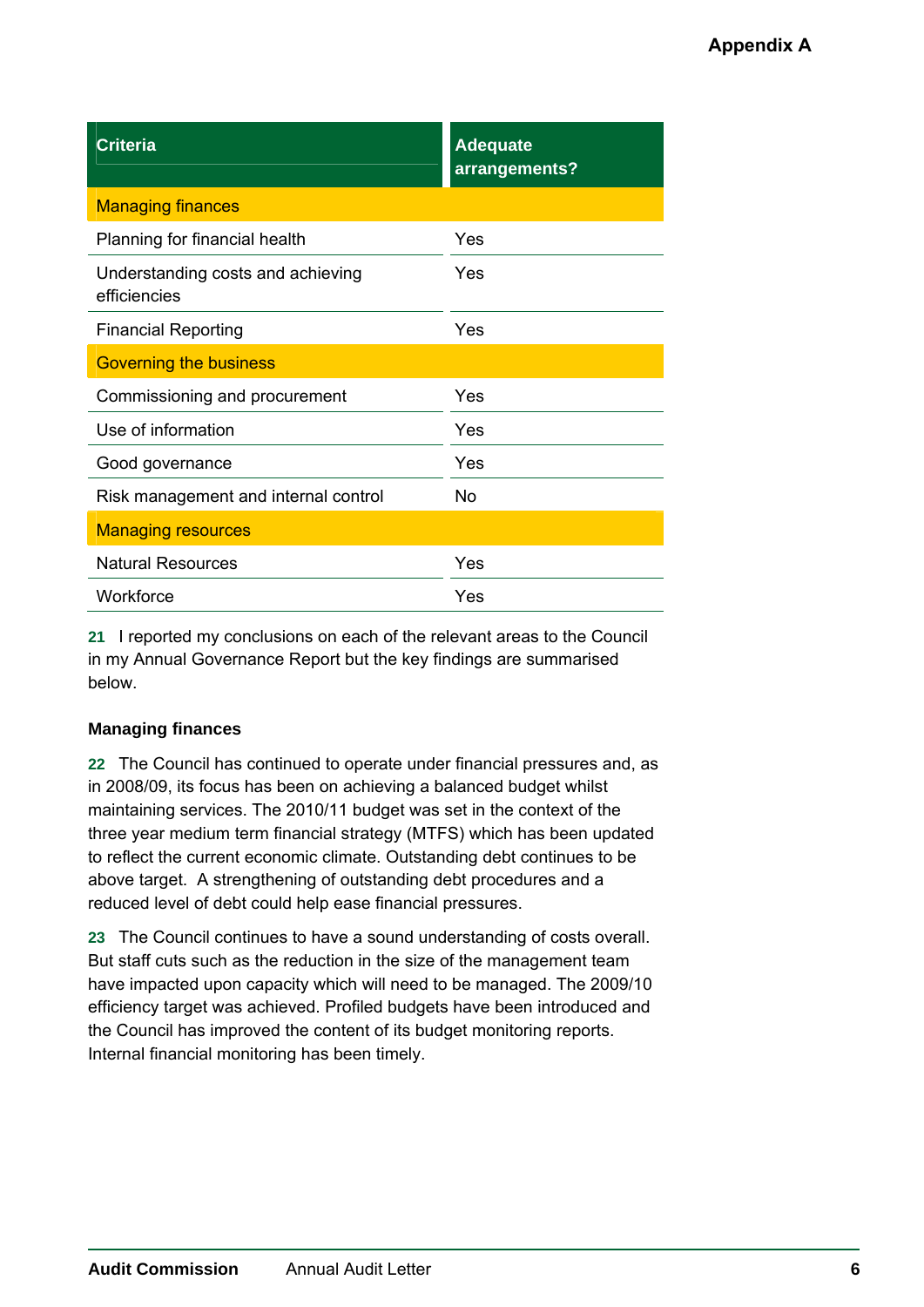#### **Governing the business**

**24** Commissioned services continue to provide efficiencies. Greater care is needed to ensure that any delays in procurement and letting of contracts are better risk managed and more openly and formally reported in future. Data quality is sound with additional training this year for managers and could be further enhanced by making quality assurance, and data sharing with partners, more consistent.

**25** The principles of good governance are in place in the Council but need to be developed further with partners. Internally these have been enhanced by introducing a CIPFA compliant audit committee. Management of the Council's own risks is generally sound and reinforced with a new risk management strategy but partnerships risks are not so actively managed. The Council's arrangements did not ensure an effective performance bond was in place for the first three months of the environmental services contract which commenced in April 2009. The Council has reviewed the circumstances leading to this itself and is intending to learn lessons from this. The Council has sound counter fraud and corruption arrangements, but these do not extend to partnerships in the same degree.

#### **Managing resources**

**26** The Council has committed to reducing its impact on the environment and it has set a baseline for carbon use and targets for reduction. It is actively involving councillors and staff in its reduction programmes. It works with partner agencies to reduce land contamination and requires contractors to use greener vehicles. The Council has not yet shown the impact of these measures. The Council has implemented its pay and grading review and is taking steps to balance the age profile of its workforce

#### **Environmental Services Contract**

**27** To support my review of the vfm criteria, and following representations from local government electors, I considered the Council's arrangements for the letting and signing of the environmental services contract, including the Council's own scrutiny report on the issue which was presented to the Scrutiny Panel - Resource and Development on 9th September. The contract is worth approximately £28 million over 7 years.

**28** My investigations did not conclude that there were any significant overall failures in the process for considering bids or in the standard of service received since the contract has been in place. Indeed the Council was liaising with the new contractor in the lead up to the start of contract to ensure continuity of service on handover.

**29** There were however two areas where I felt arrangements were not adequate relating to:

- not having a performance bond in place for the first 3 months of the contract; and
- insufficient reporting to members of the position at the time.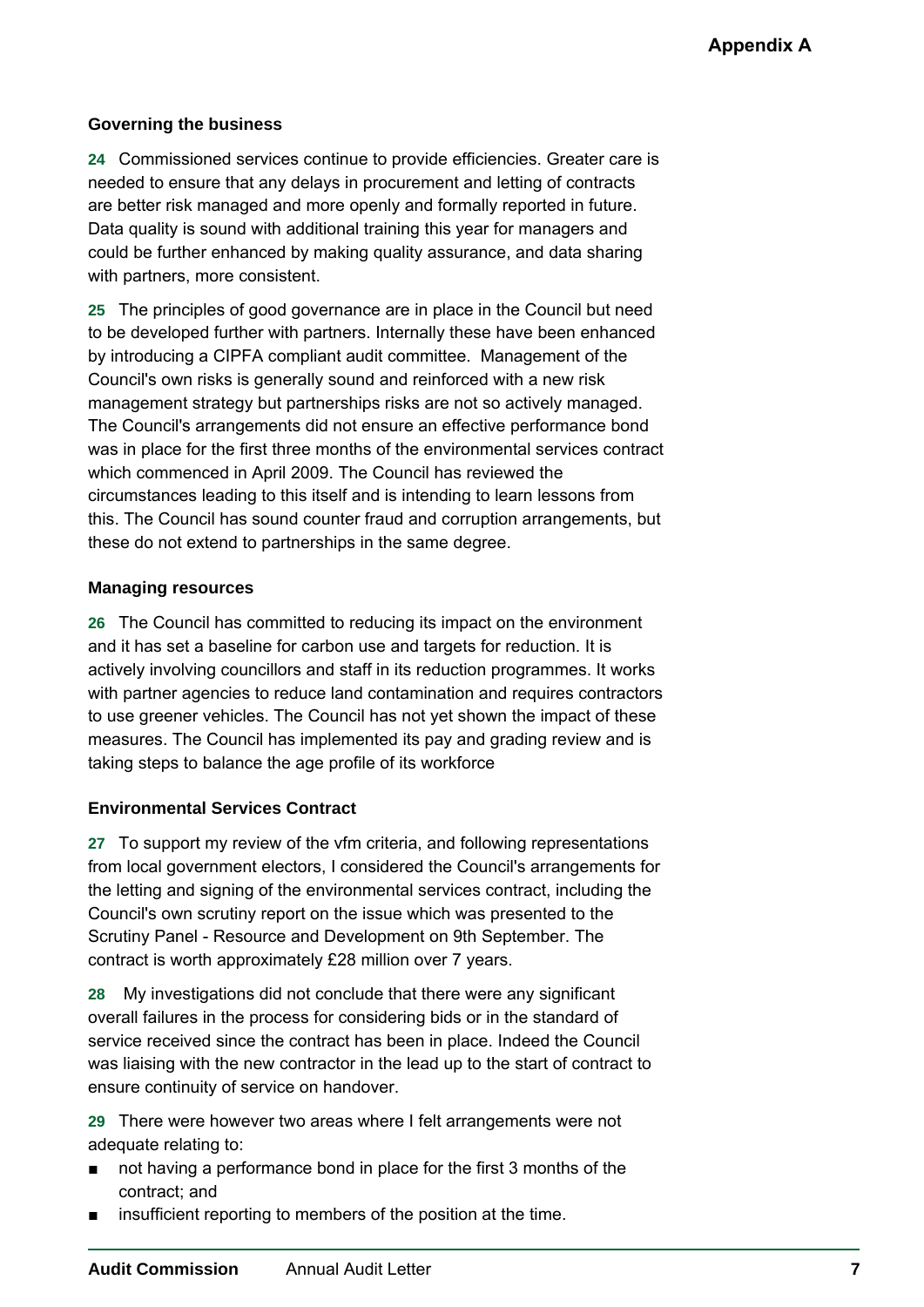<span id="page-9-0"></span>**30** In my Annual Governance Report I made recommendations to improve these areas in the future. The Council has also completed its own review of the arrangements and has committed to learning lessons for the future.

### **Approach to local value for money work from 2010/11**

**31** Given the scale of pressures facing public bodies in the current economic climate, the Audit Commission has been reviewing its work programme for 2010/11 onwards. This review has included discussions with key stakeholders of possible options for a new approach to local value for money (VFM) audit work. The Commission aims to introduce a new, more targeted and better value approach to our local VFM audit work.

**32** My work will be based on a reduced number reporting criteria, specified by the Commission, concentrating on:

- securing financial resilience; and
- prioritising resources within tighter budgets.

**33** I will determine a local programme of VFM audit work based on my audit risk assessment, informed by these criteria and my statutory responsibilities. I will no longer be required to provide an annual scored judgement relating to my local VFM audit work. Instead I will report the results of all my local VFM audit work and the key messages for the Council in my annual report to those charged with governance and in my annual audit letter.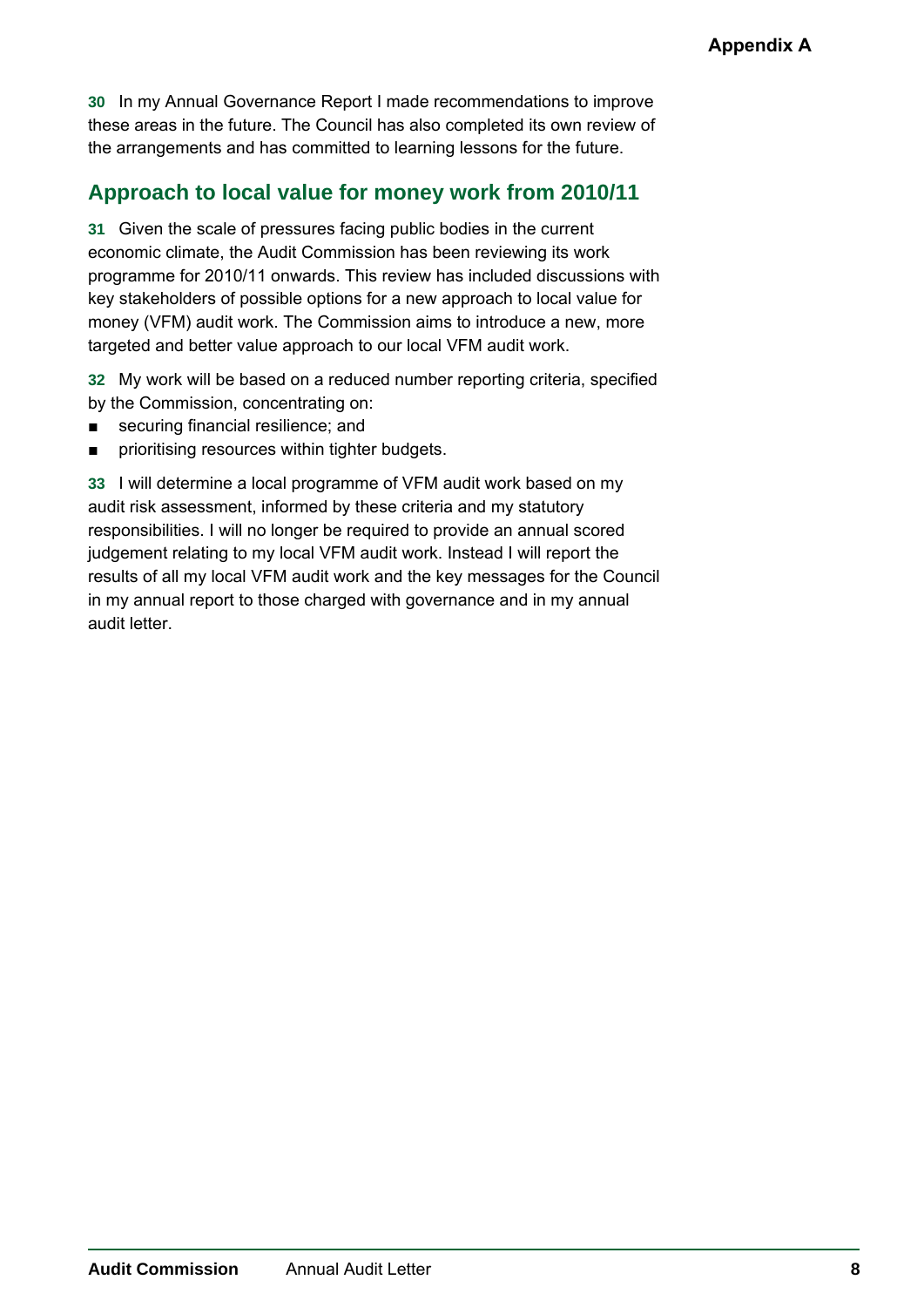## <span id="page-10-0"></span>Current and future challenges

## **Financial position**

**34** Across the country, councils face severe and long-term social and financial challenges over the next few years. Demand for local services is growing and demographic change, particularly an ageing population, places increased pressure on local services.

**35** District councils have already had to deal with reduced income from fees and charges. Reduced economic activity has cut income from planning fees, rents, car park charges and capital receipts. Councils have in-year cuts in government grant from 2010/11 and, following the Government's Comprehensive Spending Review (CSR), face an approximate 26 per cent reduction in central government funding over the next four years with the biggest reduction coming in the earlier years.

**36** The government plans to eliminate the structural deficit by 2015/16. Public spending will have to fall and councils are expected to play a major part in helping to reduce the deficit.

- **37** Some of the reforms announced in the CSR include:
- a settlement for local government that increases local authorities' freedom to manage their budgets;
- the devolution of financial control to local authorities. Ring fencing of the majority of local government revenue grants will end from 2011/12 and, nationally, more than £4 billion of revenue grants will be rolled into formula grant;
- funding to enable local authorities to freeze their council tax in 2011/12; and
- a 10 per cent reduction in spending on council tax benefit.

**38** For councils, the challenge will be to manage services as income from central government falls and to make tough choices on how services are to be delivered within reduced allocations as there will be few opportunities to raise income from fees and charges until the economy strengthens.

**39** The Council is continuing with its budget initiatives and when more detail is available regarding the specific impact on Harborough District Council of the CSR will evaluate the potential financial impact, and reflect this in its financial planning.

**40** At the same time, the Government is ending the previous top-down performance framework for councils including the requirement to report nationally on local area agreement targets. The Government is to work with councils to reduce the amount of data local government is asked to collect by central government, and develop a single, comprehensive list, to be reviewed annually.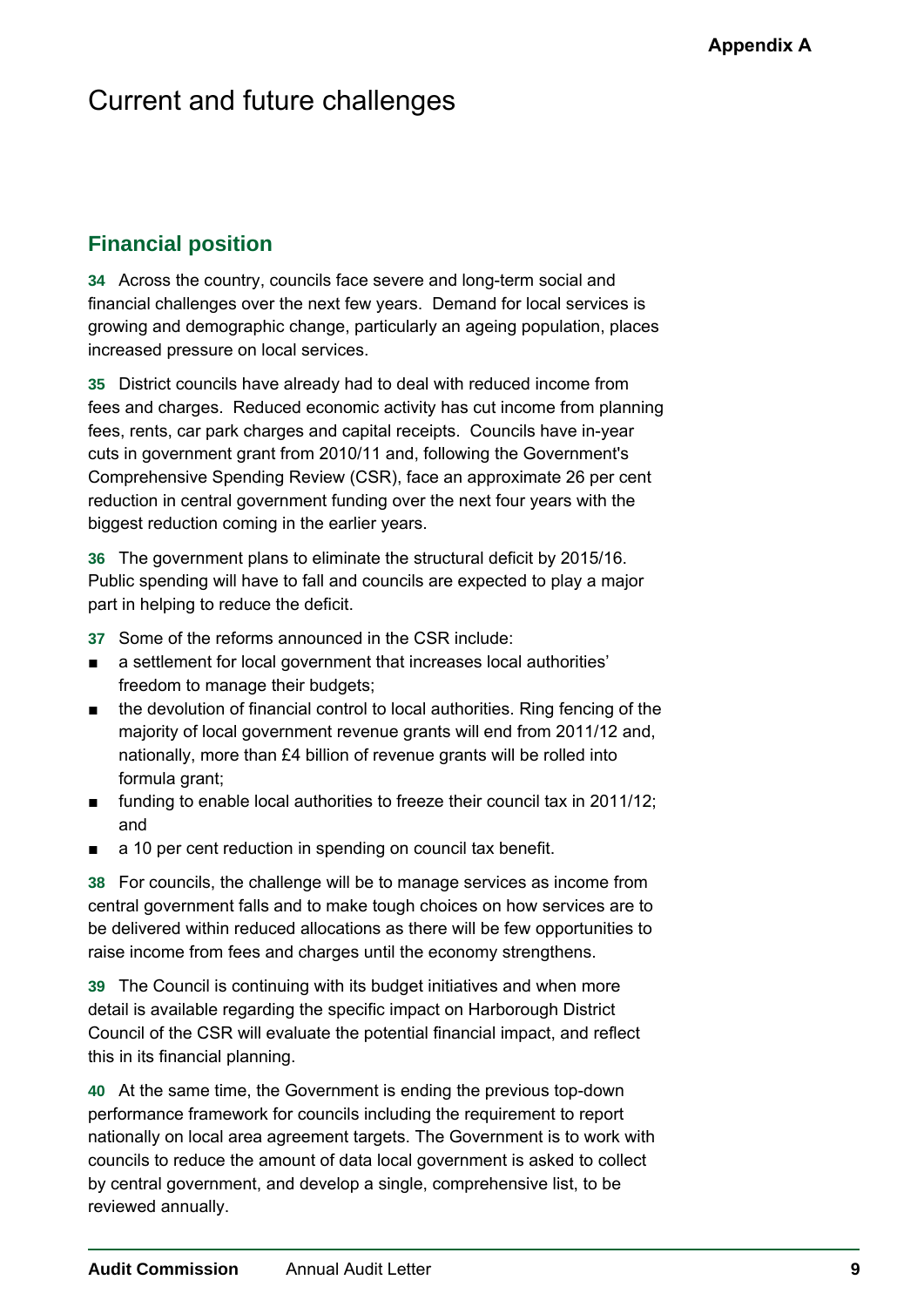### <span id="page-11-0"></span>**Future developments**

**41** The Council is entering into a shared service agreement for Revenues with two other Leicestershire districts in 2011/12. It is anticipated that this will generate significant revenue savings.

**42** The final operating agreement is yet to be determined, but this should contain provisions for internal audit coverage and rights of access by both internal and external auditors. The Council will need to ensure governance arrangements remain effective and roles and responsibilities continue to be delivered while the changes are made and until the new arrangements are properly embedded.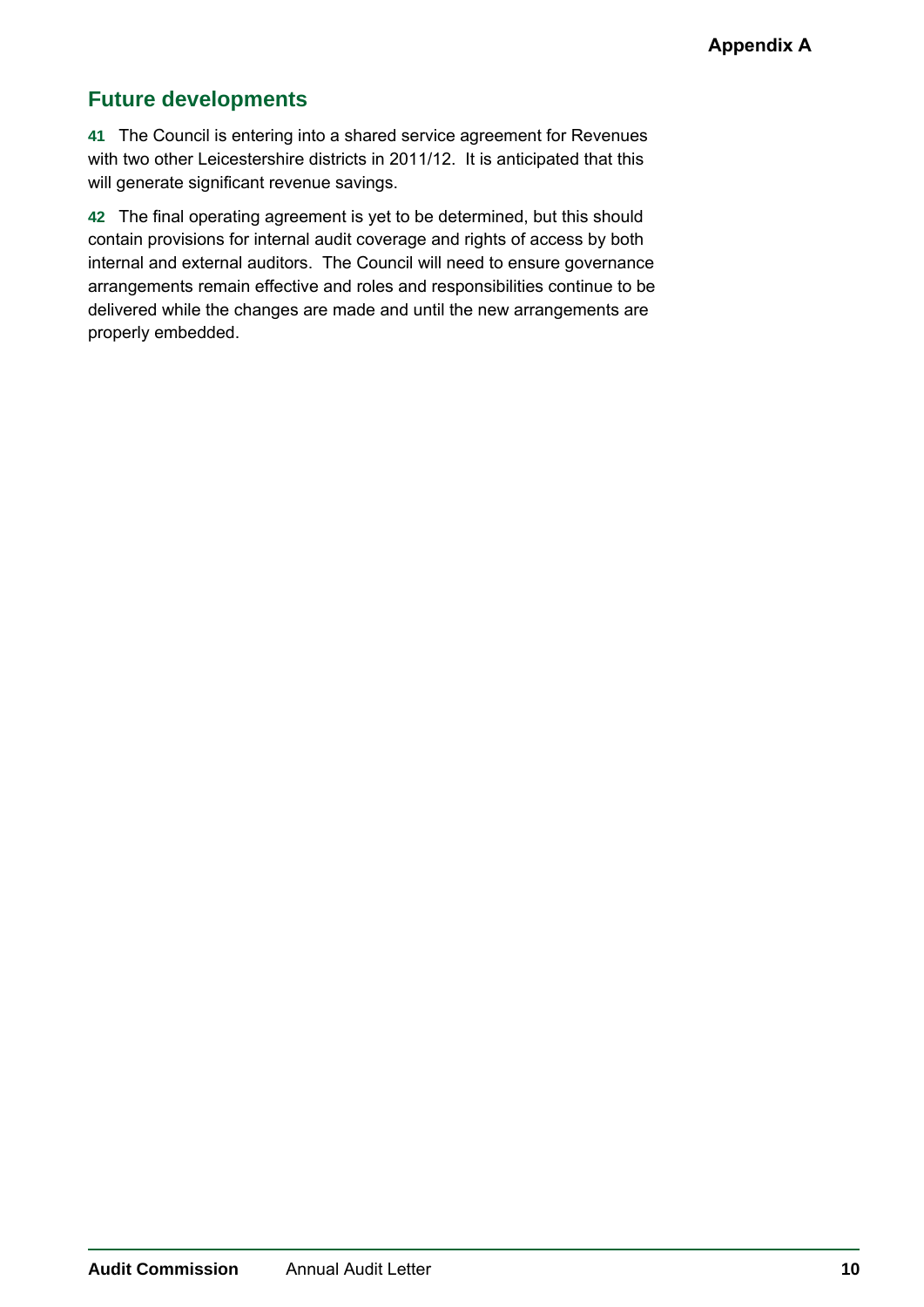## <span id="page-12-0"></span>Closing remarks

**43** I have discussed and agreed this letter with the Chief Executive and the Deputy Chief Executive. I will present this letter at the meeting of the Executive on 17 January 2011.

**44** Full detailed findings, conclusions and recommendations in the areas covered by our audit were included in the reports I issued to the Council during the year.

| <b>Report</b>                   | <b>Date issued</b> |
|---------------------------------|--------------------|
| Audit plan                      | 13 June 2010       |
| Annual governance report        | 20 September 2010  |
| Opinion on financial statements | 22 October 2010    |
| Value for money conclusion      | 22 October 2010    |
| Annual audit letter             | November 2010      |

**45** The Council has taken a positive and helpful approach to our audit. I wish to thank the Council staff for their support and cooperation during the audit.

Neil Bellamy District Auditor

November 2010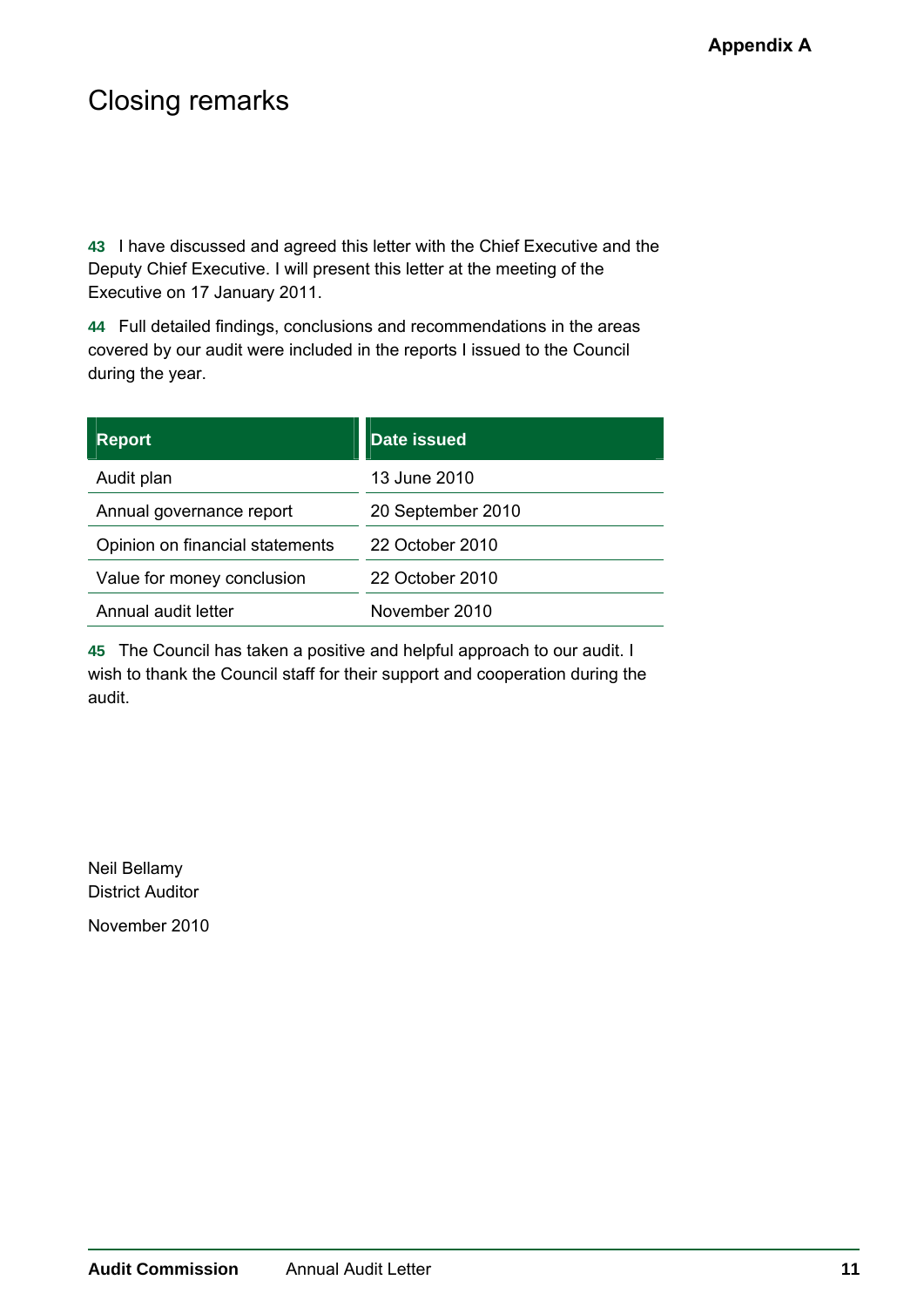# <span id="page-13-0"></span>Appendix 1 Audit fees

|                                                      | <b>Actual</b> | <b>Proposed</b> | <b>Variance</b> |
|------------------------------------------------------|---------------|-----------------|-----------------|
| Financial statements and annual governance statement | 67,858        | 67,858          |                 |
| Value for money                                      | 23,142        | 23,142          |                 |
| <b>Total audit fees</b>                              | 91,000        | 91,000          |                 |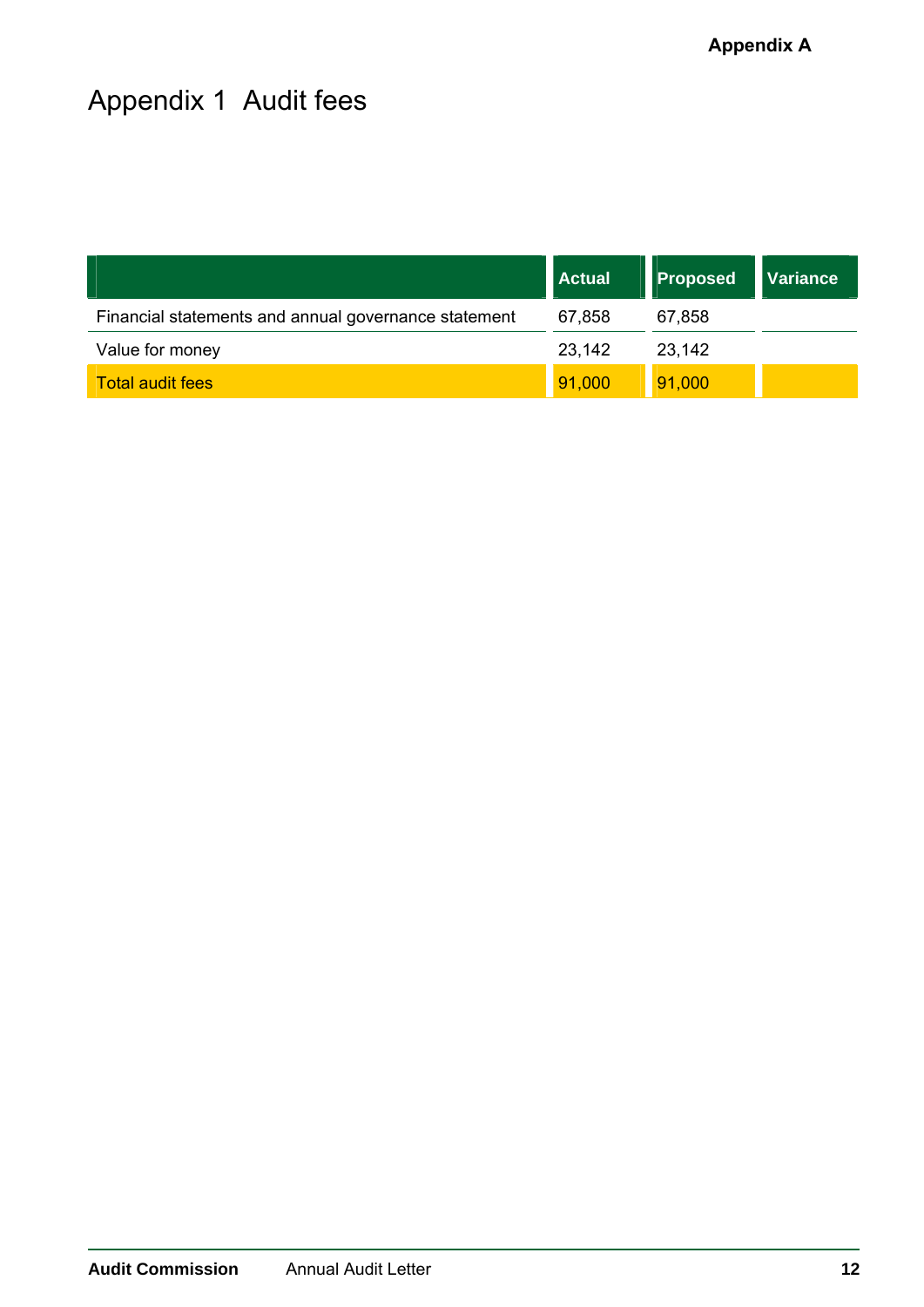## <span id="page-14-0"></span>Appendix 2 Glossary

#### **Annual governance statement**

Governance is about how local government bodies ensure that they are doing the right things, in the right way, for the right people, in a timely, inclusive, open, honest and accountable manner.

It comprises the systems and processes, cultures and values, by which local government bodies are directed and controlled and through which they account to, engage with and where appropriate, lead their communities.

The annual governance statement is a public report by the Council on the extent to which it complies with its own local governance code, including how it has monitored the effectiveness of its governance arrangements in the year, and on any planned changes in the coming period.

#### **Audit opinion**

On completion of the audit of the accounts, auditors must give their opinion on the financial statements, including:

- whether they give a true and fair view of the financial position of the audited body and its spending and income for the year in question;
- whether they have been prepared properly, following the relevant accounting rules; and
- for local probation boards and trusts, on the regularity of their spending and income.

#### **Financial statements**

The annual accounts and accompanying notes.

#### **Qualified**

The auditor has some reservations or concerns.

#### **Unqualified**

The auditor does not have any reservations.

#### **Value for money conclusion**

The auditor's conclusion on whether the audited body has put in place proper arrangements for securing economy, efficiency and effectiveness in its use of money, people and time.